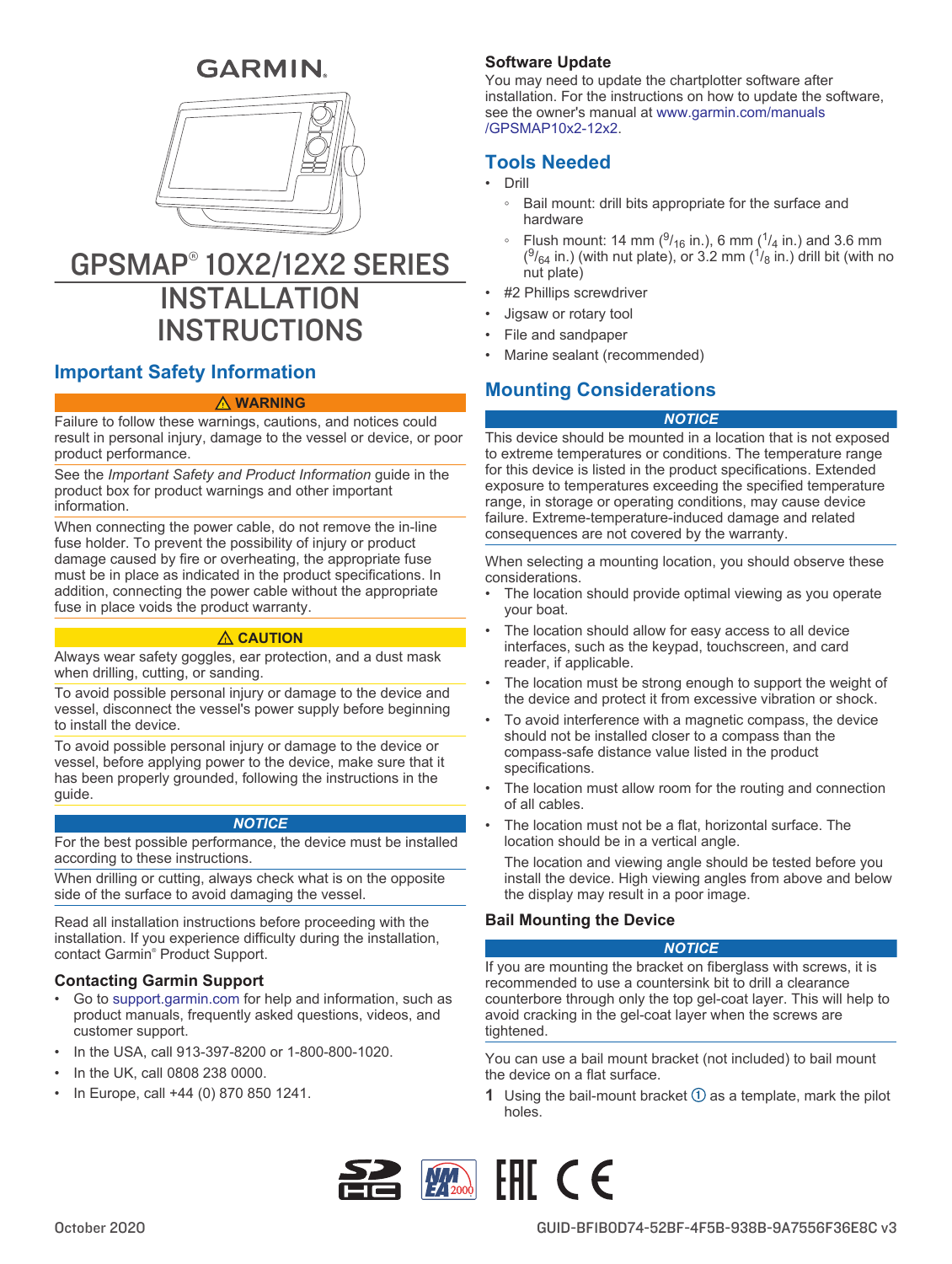

- **2** Drill the pilot holes.
- **3** Using appropriate mounting screws (not included), secure the bail-mount bracket to the mounting surface.
- **4** Install the bail-mount knobs 2 on the sides of the device.
- **5** Place the device in the bail-mount bracket and tighten the bail-mount knobs.

# **Flush Mounting the Device**

#### *NOTICE*

Be careful when cutting the hole to flush mount the device. There is only a small amount of clearance between the case and the mounting holes, and cutting the hole too large could compromise the stability of the device after it is mounted.

The included template and hardware can be used to flush mount the device in your dashboard.

- **1** Trim the template, and make sure it fits in the location where you want to mount the device.
- **2** Secure the template to the mounting location.
- **3** Using a 14 mm  $(^{9}$ /<sub>16</sub> in.) drill bit, drill one or more of the holes inside the corners of the solid line on the template to prepare the mounting surface for cutting.
- **4** Using a jigsaw or a rotary tool, cut the mounting surface along the inside line on the template.
- **5** Place the device in the cutout to test the fit.
- **6** If necessary, use a file and sandpaper to refine the size of the cutout.
- **7** Use a pry tool, such as a flat piece of plastic or a screwdriver, to carefully pry up the corners of the trim caps, slide the pry tool to the center, and remove the trim caps.

#### *NOTICE*

Use a plastic pry tool when possible. Using a metal pry tool such as a screwdriver can damage the trim caps and the device.

- **8** After the device fits correctly in the cutout, ensure the mounting holes on the device line up with the larger 6 mm  $(1/4)$  in.) holes on the template.
- **9** If the mounting holes on the device do not line up, mark the new hole locations.
- **10**Select an option:
	- If you are using a nut plate, drill a 6 mm  $\binom{1}{4}$  in.) hole in the larger hole location.
	- If you are not using a nut plate, drill 3.2 mm  $(1/8)$  in.) holes in the larger hole locations.
- **11** Starting in one corner of the template, place a nut plate ① over the larger hole  $@$  drilled in the previous step.



If you are using a nut plate, the smaller hole  $\circled{3}$  on the nut plate should line up with the smaller hole on the template.

- **12**If the smaller hole on the nut plate does not line up with the smaller hole on the template, mark the new hole location.
- **13** If you are using a nut plate, drill a 3.6 mm  $(^{9}/_{64}$  in.) hole in the smaller hole location.
- **14**Repeat to verify placement of the remaining nut plates and holes on the template.
- **15** Remove the template from the mounting surface.
- **16**Starting in one corner of the mounting location, place a nut plate  $\overline{4}$  on the back of the mounting surface, lining up the large and small holes.

The raised portion of the nut plate should fit into the larger hole.



- **17**Secure the nut plates to the mounting surface by fastening the included M3 screws  $\circled{5}$  through the smaller 3.6 mm  $(^{9}/_{64}$  in.) holes.
- **18** Install the foam gasket **6** on the back of the device.

The pieces of the foam gasket have adhesive on the back. Make sure you remove the protective liner before installing them on the device.

**19**If you will not have access to the back of the device after you mount it, connect all necessary cables to the device before placing it into the cutout.

#### *NOTICE*

To prevent corrosion of the metal contacts, cover unused connectors with the attached weather caps.

- **20**Apply marine sealant between the mounting surface and the device to properly seal and prevent leakage behind the dashboard.
- **21**If you will have access to the back of the device, apply marine sealant around the cutout.
- **22**Place the device into the cutout.
- **23**Secure the device to the mounting surface using the included M4 screws  $\oslash$ .
- **24**Wipe away all excess marine sealant.
- **25**Install the trim caps by snapping them in place around the edges of the device.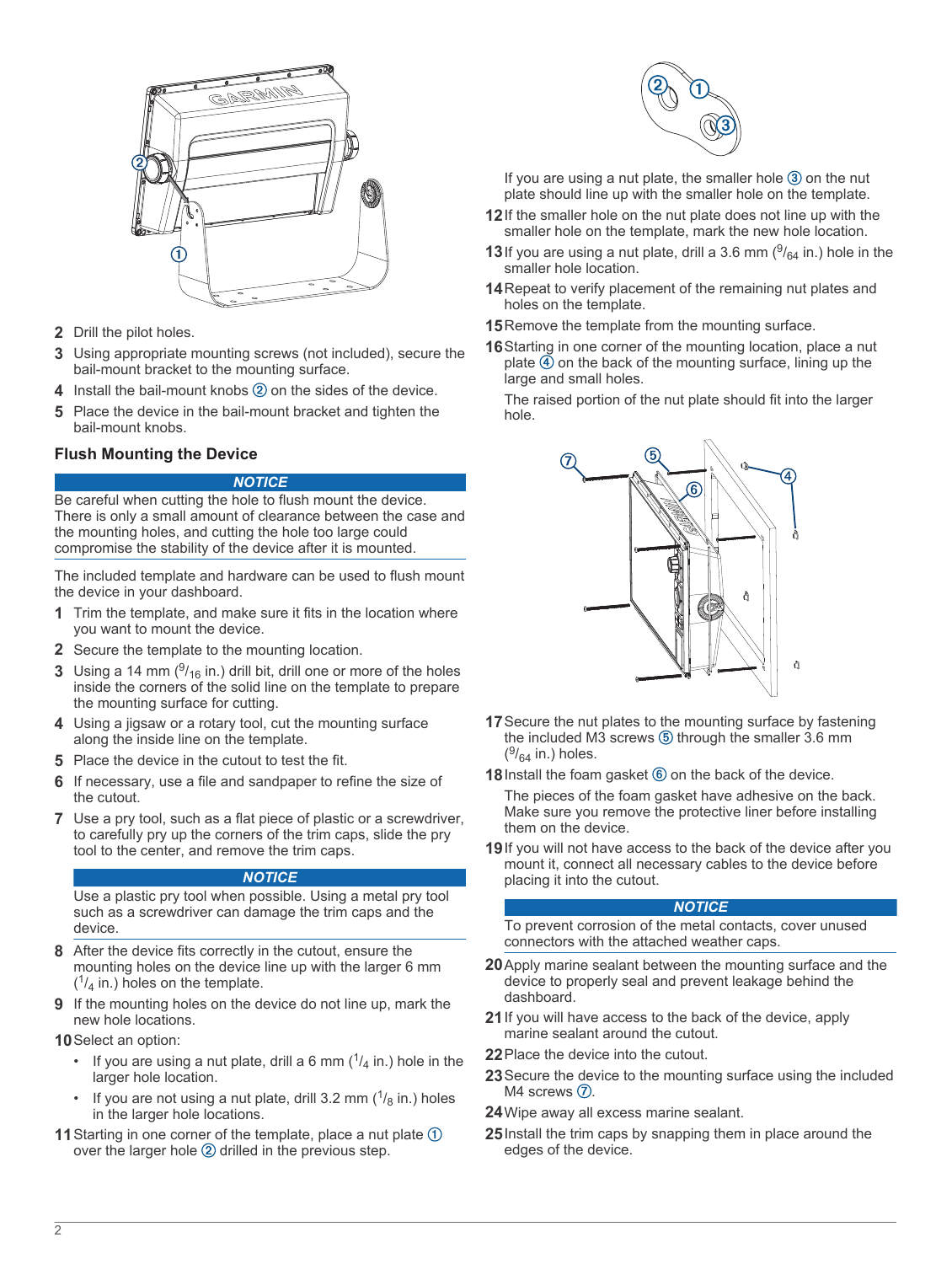# **Connection Considerations**

After connecting the cables to the device, tighten the locking rings to secure each cable.

# **Power/NMEA® 0183 Cable**

- The wiring harness connects the device to power, NMEA 0183 devices, and a lamp or a horn for visible or audible alerts.
- If it is necessary to extend the NMEA 0183 or alarm wires, you must use 22 AWG (.33 mm²) wire.
- This cable provides one differential NMEA 0183 input and output port.



| <b>Item</b> | <b>Wire Color</b> | <b>Wire Function</b>         |
|-------------|-------------------|------------------------------|
| $\bullet$   | Red               | Power                        |
| 0           | <b>Black</b>      | Ground (power and NMEA 0183) |
| ❸           | Blue              | NMEA 0183 TxA (Out +)        |
| 6           | Gray              | NMEA 0183 TxB (Out -)        |
| $\bullet$   | <b>Brown</b>      | NMEA 0183 RxA (In +)         |
| $\bf{G}$    | Violet            | NMEA 0183 RxB (In -)         |
| $\bullet$   | Orange            | Accessory on                 |
| 8           | Yellow            | Alarm low                    |

## *Connecting the Wiring Harness to Power*

#### **WARNING**

When connecting the power cable, do not remove the in-line fuse holder. To prevent the possibility of injury or product damage caused by fire or overheating, the appropriate fuse must be in place as indicated in the product specifications. In addition, connecting the power cable without the appropriate fuse in place voids the product warranty.

- **1** Route the wiring harness to the power source and to the device.
- **2** Connect the red wire to the positive (+) battery terminal, and connect the black wire to the negative (-) battery terminal.
- **3** If necessary, install the locking ring and O-ring on the end of the wiring harness.
- **4** Insert the cable into the POWER connector on the back of the device, pushing firmly.
- **5** Turn the locking ring clockwise to attach the cable to the device.

# **Additional Grounding Consideration**

This device should not need additional chassis grounding in most installation situations. If you experience interference, the grounding screw on the housing can be used to connect the device to the water ground of the boat to help avoid the interference.

# **Garmin Marine Network Considerations**

#### *NOTICE*

A Garmin Marine Network PoE Isolation Coupler (010-10580-10) must be used when connecting any third-party device, such as a FLIR<sup>®</sup> camera, to a Garmin Marine Network. Connecting a Power over Ethernet (PoE) device directly to a Garmin Marine Network chartplotter damages the Garmin

chartplotter and may damage the PoE device. Connecting any third-party device directly to a Garmin Marine Network chartplotter will cause abnormal behavior on the Garmin devices, including the devices not properly turning off or the software becoming inoperable.

This device can connect to additional Garmin Marine Network devices to share data such as radar, sonar, and detailed mapping. When connecting Garmin Marine Network devices to this device, observe these considerations.

- All devices connected to the Garmin Marine Network must be connected to the same ground. If multiple power sources are used for Garmin Marine Network devices, you must tie all ground connections from all power supplies together using a low resistance connection or tie them to a common ground bus bar, if available.
- A Garmin Marine Network cable must be used for all Garmin Marine Network connections.
	- Third-party CAT5 cable and RJ45 connectors must not be used for Garmin Marine Network connections.
	- Additional Garmin Marine Network cables and connectors are available from your Garmin dealer.
- The ETHERNET ports on the device each act as a network switch. Any compatible device can be connected to any ETHERNET port to share data with all devices on the boat connected by a Garmin Marine Network cable.

# **NMEA 2000® Considerations**

#### *NOTICE*

If you are connecting to an **existing** NMEA 2000 network, identify the NMEA 2000 power cable. Only one NMEA 2000 power cable is required for the NMEA 2000 network to operate properly.

A NMEA 2000 Power Isolator (010-11580-00) should be used in installations where the existing NMEA 2000 network manufacturer is unknown.

If you are installing a NMEA 2000 power cable, you must connect it to the boat ignition switch or through another in-line switch. NMEA 2000 devices will drain your battery if the NMEA 2000 power cable is connected to the battery directly.

This device can connect to a NMEA 2000 network on your boat to share data from NMEA 2000 compatible devices such as a GPS antenna or a VHF radio. The included NMEA 2000 cables and connectors allow you to connect the device to your existing NMEA 2000 network. If you do not have an existing NMEA 2000 network you can create a basic one using cables from Garmin.

If you are unfamiliar with NMEA 2000, you should read the *Technical Reference for NMEA 2000 Products* at [garmin.com](http://www.garmin.com/manuals/nmea_2000) [/manuals/nmea\\_2000](http://www.garmin.com/manuals/nmea_2000).

The port labeled NMEA 2000 is used to connect the device to a standard NMEA 2000 network.

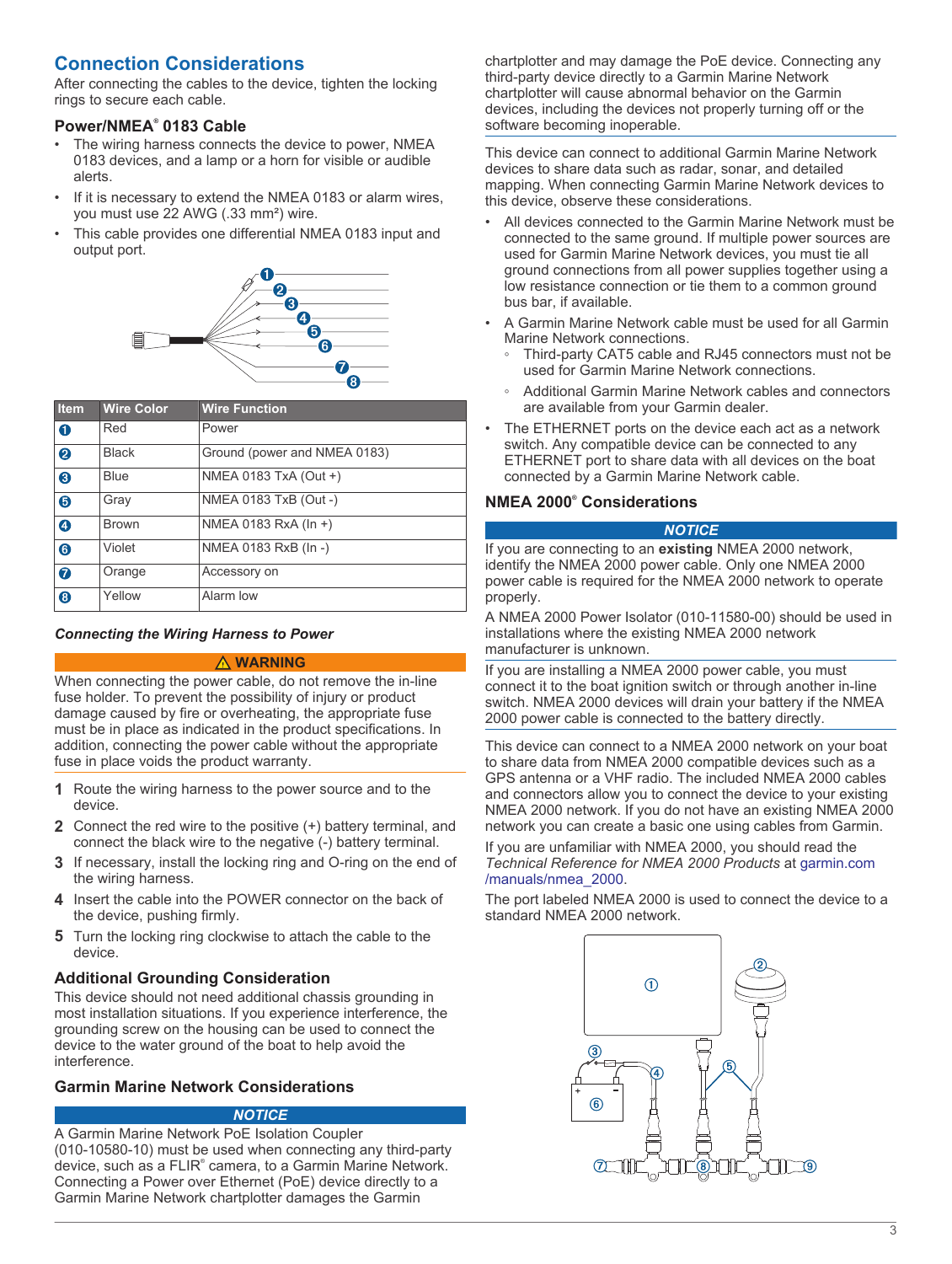| Item                      | <b>Description</b>                     |
|---------------------------|----------------------------------------|
| ①                         | NMEA 2000 compatible Garmin device     |
| $  \circledS$             | GPS antenna                            |
| $\circledcirc$            | Ignition or in-line switch             |
| $\bigcirc$                | NMEA 2000 power cable                  |
| $\circledcirc$            | NMEA 2000 drop cable                   |
| $\circ$                   | 12 Vdc power source                    |
| $\overline{\circledcirc}$ | NMEA 2000 terminator or backbone cable |
| $\circledR$               | NMEA 2000 T-connector                  |
| $  \circledS$             | NMEA 2000 terminator or backbone cable |

# **NMEA 0183 Connection Considerations**

- The chartplotter provides one Tx (transmit) port and one Rx (receive) port.
- Each port has 2 wires, labeled A and B according to the NMEA 0183 convention. The corresponding A and B wires of each internal port should be connected to the A (+) and B (-) wires of the NMEA 0183 device.
- You can connect one NMEA 0183 device to the Rx port to input data to this chartplotter, and you can connect up to three NMEA 0183 devices in parallel to the Tx port to receive data output by this chartplotter.
- See the NMEA 0183 device installation instructions to identify the transmit (Tx) and receive (Rx) wires.
- You must use 28 AWG, shielded, twisted-pair wiring for extended runs of wire. Solder all connections and seal them with heat-shrink tubing.
- Do not connect the NMEA 0183 data wires from this device to power ground.
- The power cable from the chartplotter and the NMEA 0183 devices must be connected to a common power ground.
- The internal NMEA 0183 ports and communication protocols are configured on the chartplotter. See the NMEA 0183 section of the chartplotter owner's manual for more information.
- See the chartplotter owner's manual for a list of the approved NMEA 0183 sentences that the chartplotter supports.

#### *NMEA 0183 Device Connections*

This diagram illustrates two-way connections for both sending and receiving data. You can also use this diagram for one-way communication. To receive information from a NMEA 0183 device, refer to items  $\mathbf{0}, \mathbf{\Theta}, \mathbf{\Theta}, \mathbf{\Theta}$ , and  $\mathbf{\Theta}$  when connecting the Garmin device. To transmit information to a NMEA 0183 device, refer to items  $\mathbf{0}$ ,  $\mathbf{0}$ ,  $\mathbf{0}$ ,  $\mathbf{0}$ , and  $\mathbf{0}$  when connecting the Garmin device.



| <b>Item</b>   | <b>Description</b>    |
|---------------|-----------------------|
| G)            | Power source          |
| $\circled{2}$ | Power/NMEA 0183 cable |
| $\circled{3}$ | NMEA 0183 device      |

|           | <b>Item Garmin Wire Function Garmin Wire</b> | Color        | <b>NMEA 0183 Device</b><br><b>Wire Function</b> |
|-----------|----------------------------------------------|--------------|-------------------------------------------------|
| $\bullet$ | Power                                        | Red          | Power                                           |
| 0         | Power ground                                 | <b>Black</b> | Power ground                                    |
| 0         | Data ground                                  | <b>Black</b> | Data ground                                     |
| $\bullet$ | $Rx/A$ (ln +)                                | <b>Brown</b> | $Tx/A$ (Out +)                                  |
| 6         | $Rx/B$ ( $In -$ )                            | Violet       | $Tx/B$ (Out -)                                  |
| 6         | $Tx/A$ (Out +)                               | Blue         | $Rx/A$ ( $\ln +$ )                              |
| $\bullet$ | $Tx/B$ (Out -)                               | Gray         | $Rx/B$ ( $\ln -$ )                              |

If the NMEA 0183 device has only one input (receive, Rx) wire (no A, B, +, or -), you must leave the gray wire unconnected. If the NMEA 0183 device has only one output (transmit, Tx) wire (no A, B, +, or -), you must connect the violet wire to ground.

#### *NMEA 0183 and Power Cable Pinout*



| <b>Pin Number</b> | <b>Wire Function</b>        | <b>Wire Color</b> |
|-------------------|-----------------------------|-------------------|
| $\circledS$       | NMEA 0183 Tx/A (Out<br>$+)$ | <b>Blue</b>       |
| $^{\circledR}$    | NMEA 0183 Rx/A (In<br>$+)$  | <b>Brown</b>      |
| $^{\circ}$        | NMEA 0183 Tx/B (Out<br>-)   | Gray              |
| $\circledcirc$    | NMEA 0183 Rx/B (In<br>-)    | Violet            |
| $\circledS$       | Alarm                       | Yellow            |
| $^{\circledR}$    | Accessory on                | Orange            |
| $^{\circledR}$    | Ground (shield)             | <b>Black</b>      |
| $^{\circledR}$    | <b>VIN</b>                  | Red               |

# **Lamp and Horn Connections**

The device can be used with a lamp, a horn, or both, to sound or flash an alert when the chartplotter displays a message. This is optional, and the alarm wire is not necessary for the device to function normally. When connecting the device to a lamp or horn, observe these considerations.

- The alarm circuit switches to a low-voltage state when the alarm sounds.
- The maximum current is 1 A, and a relay is needed to limit the current from the chartplotter to 1 A.
- To manually toggle visual and audible alerts, you can install single-pole, single-throw switches.

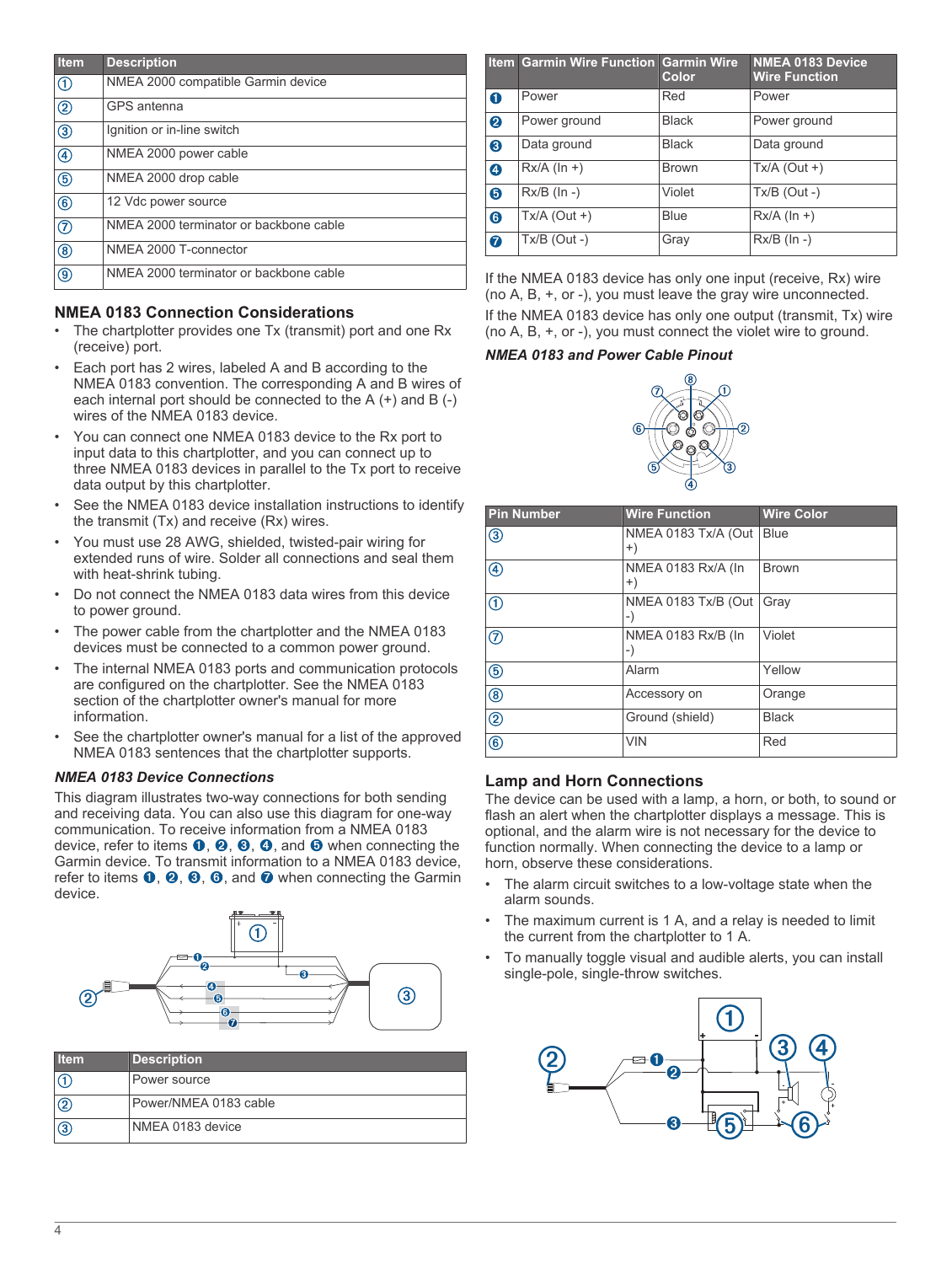| <b>Item</b>               | <b>Description</b>                                        |
|---------------------------|-----------------------------------------------------------|
| $^\text{\textregistered}$ | Power source                                              |
| $^{\circledR}$            | Power cable                                               |
| $\circledS$               | Horn                                                      |
| $^{\circledR}$            | Lamp                                                      |
| $\circledS$               | Relay (1 A coil current)                                  |
| $^\circledR$              | Toggle switches to enable and disable lamp or horn alerts |

| <b>Item</b> | <b>Wire Color</b> | <b>Wire Function</b> |
|-------------|-------------------|----------------------|
| O           | Red               | Power                |
| 0           | <b>Black</b>      | Ground               |
| 0           | Yellow            | Alarm                |

# **Composite Video Considerations**

This chartplotter allows video input from composite video sources using the port labeled CVBS IN. When connecting composite video, you should observe these considerations.

- The CVBS IN port uses a BNC connector. You can use a BNC to RCA adapter to connect a composite-video source with RCA connectors to the CVBS IN port.
- Video is shared across the Garmin Marine Network, but it is not shared across the NMEA 2000 network.

# **Specifications**

# **All Models**

| Temperature range                     | From -15 $\degree$ to 50 $\degree$ C (from 5 $\degree$ to 122 $\degree$ F) |
|---------------------------------------|----------------------------------------------------------------------------|
| Material                              | Polycarbonate plastic and die-cast<br>aluminum                             |
| Water rating                          | IEC 60529 IPX7 <sup>1</sup>                                                |
| Input voltage                         | From 10 to 32 Vdc                                                          |
| Fuse                                  | 6 A, 125 V fast-acting                                                     |
| NMEA 2000 LEN @ 9 Vdc                 | 2                                                                          |
| NMEA 2000 draw                        | 75 mA max                                                                  |
| Compass-safe distance                 | 65 cm (25.5 in.)                                                           |
| Memory card                           | 2 SD <sup>®</sup> card slots; 32 GB max. card size                         |
| Wireless frequency, transmit<br>power | 2.4 GHz @ 15.26 dBm maximum                                                |

#### **10x2 Models**

| Dimensions (W x H x D)               | 31.8 x 18.5 x 6.9 cm (12.5 x 7.3 x 2.7)<br>in.)     |
|--------------------------------------|-----------------------------------------------------|
| Display size (W x H)                 | 22.4 x 12.5 cm (8.8 x 4.9 in.)<br>10.1 in. diagonal |
| Weight                               | 1.85 kg (4.1 lb.)                                   |
| Max. power usage at 10 Vdc           | 32.4 W                                              |
| Typical current draw at 12 Vdc 1.9 A |                                                     |
| Max. current draw at 12 Vdc          | 27A                                                 |

#### **12x2 Models**

| Dimensions ( $W \times H \times D$ ) | 35.8 x 22.6 x 6.9 cm (14.1 x 8.9 x 2.7<br>in.)                     |
|--------------------------------------|--------------------------------------------------------------------|
| Display size (W x H)                 | $26.2 \times 16.3$ cm $(10.3 \times 6.4$ in.)<br>12.1 in. diagonal |
|                                      |                                                                    |
| Weight                               | 2.34 kg (5.15 lb.)                                                 |
| Max. power usage at 10 Vdc           | 34.8 W                                                             |
| Typical current draw at 12 Vdc 2.2 A |                                                                    |
| Max. current draw at 12 Vdc          | 29A                                                                |
|                                      |                                                                    |

 $1$ <sup>1</sup> The device withstands incidental exposure to water of up to 1 m for up to 30 min. For more information, go to [www.garmin.com/waterrating.](http://www.garmin.com/waterrating)

# **NMEA 2000 PGN Information**

**Transmit and Receive**

| <b>PGN</b> | <b>Description</b>                            |
|------------|-----------------------------------------------|
| 059392     | ISO acknowledgment                            |
| 059904     | <b>ISO</b> request                            |
| 060160     | ISO transport protocol: Data transfer         |
| 060416     | ISO transport protocol: Connection management |
| 060928     | ISO address claimed                           |
| 065240     | Commanded address                             |
| 126208     | Request group function                        |
| 126996     | Product information                           |
| 126998     | Configuration information                     |
| 127237     | Heading/track control                         |
| 127245     | Rudder                                        |
| 127250     | Vessel heading                                |
| 127258     | Magnetic variance                             |
| 127488     | Engine parameters: Rapid update               |
| 127489     | Engine parameters: Dynamic                    |
| 127493     | Transmission parameters: Dynamic              |
| 127505     | Fluid level                                   |
| 127508     | <b>Battery status</b>                         |
| 128259     | Speed: Water referenced                       |
| 128267     | Water depth                                   |
| 129025     | Position: Rapid update                        |
| 129026     | COG and SOG: Rapid update                     |
| 129029     | <b>GNSS</b> position data                     |
| 129283     | Cross track error                             |
| 129284     | Navigation data                               |
| 129539     | <b>GNSS DOPS</b>                              |
| 129540     | <b>GNSS</b> satellites in view                |
| 130060     | Label                                         |
| 130306     | Wind data                                     |
| 130310     | Environmental parameters (obsolete)           |
| 130311     | Environmental parameters (obsolete)           |
| 130312     | Temperature (obsolete)                        |

#### **Transmit**

| <b>PGN</b> | <b>Description</b>                           |
|------------|----------------------------------------------|
| 126464     | Transmit and receive PGN list group function |
| 126984     | Alert Response                               |
| 127497     | Trip parameters: Engine                      |

#### **Receive**

| <b>PGN</b> | <b>Description</b>                           |
|------------|----------------------------------------------|
| 065030     | Generator average basic AC quantities (GAAC) |
| 126983     | Alert                                        |
| 126985     | Alert text                                   |
| 126987     | Alert threshold                              |
| 126988     | Alert value                                  |
| 126992     | System time                                  |
| 127251     | Rate of turn                                 |
| 127257     | Attitude                                     |
| 127498     | Engine parameters: Static                    |
| 127503     | AC input status (obsolete)                   |
| 127504     | AC output status (obsolete)                  |
| 127506     | DC detailed status                           |
| 127507     | Charger status                               |
| 127509     | Inverter status                              |
| 128000     | Nautical leeway angle                        |